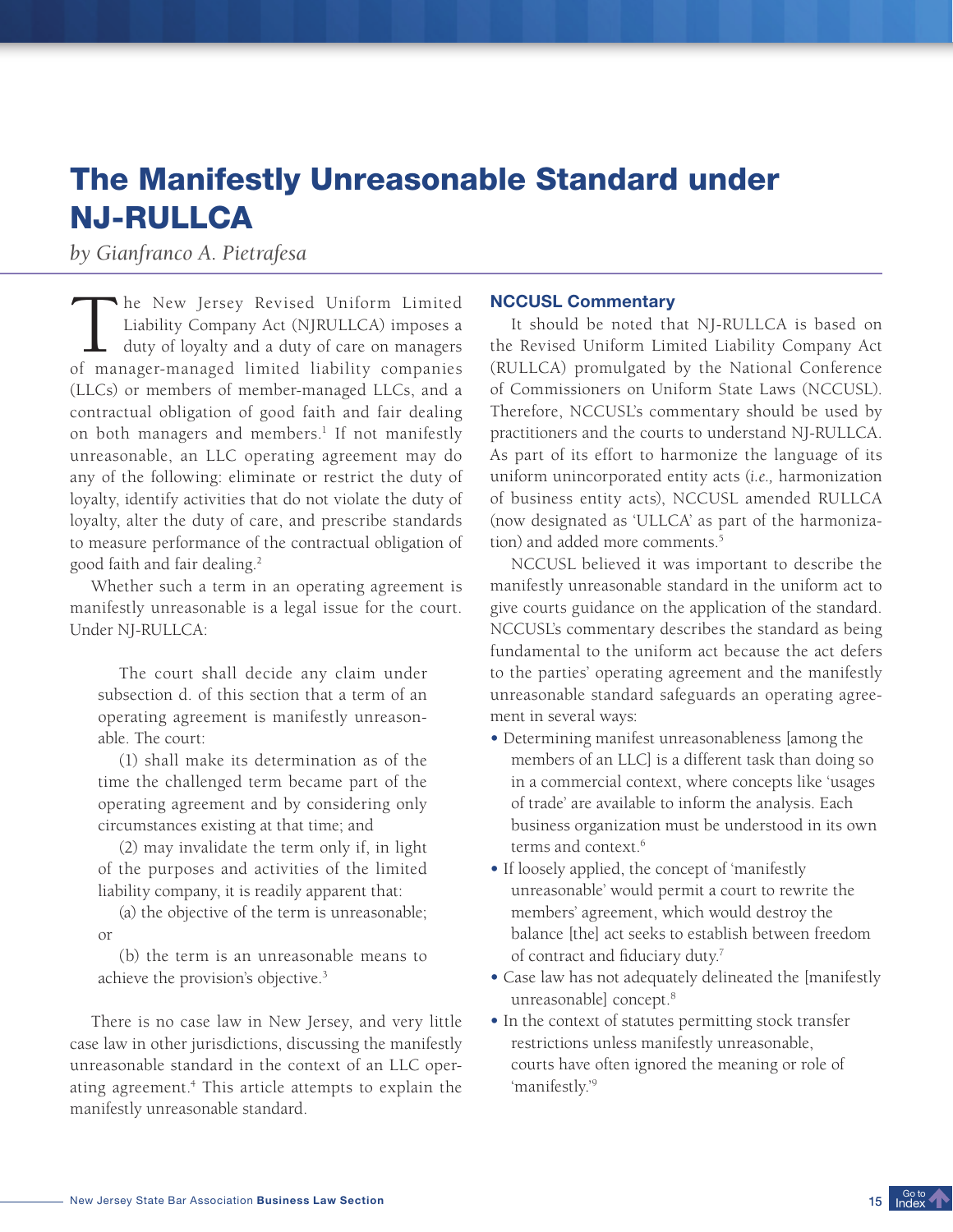## Relevant Time under the Standard

The statute states that the court "shall make its determination [whether a term is manifestly unreasonable] as of the time the challenged term became part of the operating agreement and by considering only circumstances existing at that time."<sup>10</sup> NCCUSL's comment explains this provision with an example:

An LLC's operating agreement as initially adopted includes a provision subjecting a matter to "the manager's sole, reasonable discretion." A year later, the agreement is amended to delete the word "reasonable." Later, a member claims that, without the word "reasonable," the provision is manifestly unreasonable. *The relevant time* under subsection (h) (1) *is when the agreement was amended, not when the agreement was initially adopted*. 11

#### Manifestly Unreasonable

NCCUSL notes that the burden of proof is on the person claiming the term is manifestly unreasonable. 12 A court may invalidate the challenged term "only if, in light of the purposes and activities of the [LLC], it is *readily apparent* that (a) the objective of the term is unreasonable or (b) the term is an unreasonable means to achieve the provision's objective."<sup>13</sup> One set of commentators has described the standard as follows:

The manifestly unreasonable standard will act as a limitation on the parties' ability to bargain away aspects of fiduciary duties and the contractual obligation of good faith and fair dealing in an LLC operating agreement.… [C]ourts will likely weigh the sophistication of the parties, the overall bargain, and the parties' expectations when interpreting the manifestly unreasonable standard [under the statute]. Any LLC operating agreement that results in oppressive conduct from unfair dealing or the appearance of a situation outside of the reasonable expectations of the parties in regard to fiduciary duties will likely be subject to courtimposed limitations on contractual freedom and will thus subject the parties to the default fiduciary duties provided in the [statute].<sup>14</sup>

The application of the manifestly unreasonable standard can be demonstrated through an example:

When a particular manager-managed LLC comes into existence, its business plan is quite unusual and its success depends on the willingness of a particular individual to serve as the LLC's sole manager.…In order to induce the individual to accept the position of sole manager, the members are willing to have the operating agreement significantly limit the manager's fiduciary duties. Several years later, when the LLC's operations have [stabilized] and the manager [is] not nearly so crucial, a member challenges the fiduciary duty limitations as manifestly unreasonable.…<sup>15</sup>

Based on the specific circumstances at the time the operating agreement was entered into, and in light of the LLC's purpose and business, it is not readily apparent that the objective of the term—inducing a person to serve as the manager of the LLC—is unreasonable, or that the term is an unreasonable means to achieve its objective—limiting a manager's fiduciary duties.

#### Sample Contract Language

When an operating agreement eliminates or restricts the duty of loyalty, identifies activities that do not violate the duty of loyalty, alters the duty of care, and/or prescribes standards by which to measure performance of the contractual obligation of good faith and fair dealing, practitioners may want to add the following provision:

*Each Member acknowledges and agrees that the provisions of this Section x.xx are reasonable. If any portion of this Section x.xx should be adjudged to be manifestly unreasonable in any proceeding, such provision shall be appropriately modified by such court so that such provision may be enforced to the extent adjudged not to be manifestly unreasonable.*<sup>16</sup>

## **Conclusion**

To summarize, a court may invalidate a term as manifestly (*i.e*., clearly or obviously) unreasonable only if it is readily apparent that the objective of the term is